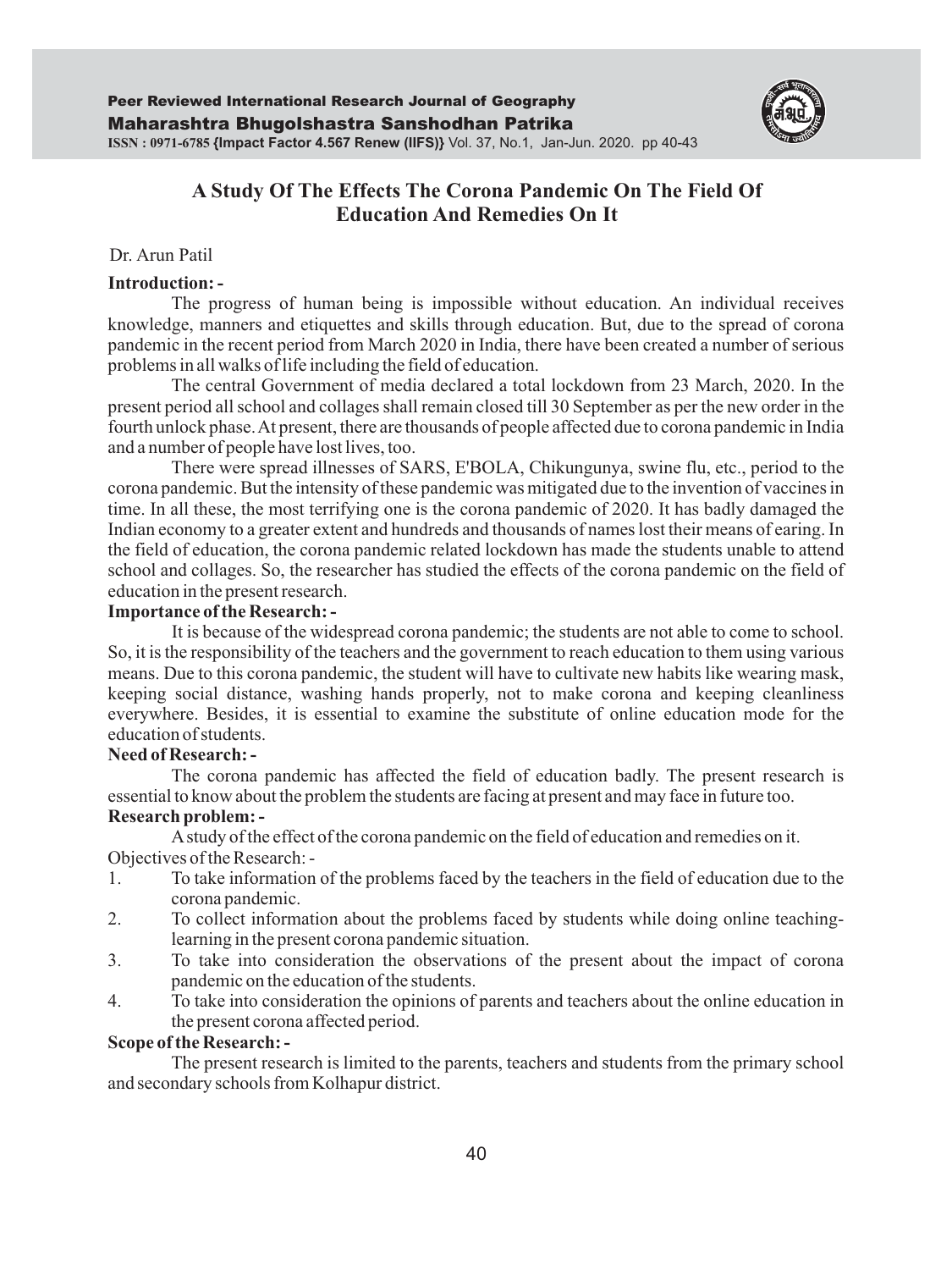### **Method of Research: -**

The present research is related to the contemporary event so there has been used the survey method in it. By using this method, the students, parents and teachers were contacted and the data have been collected using free questionnaires given to them.

### **Means of Research: -**

 The questionnaires with the objective of the research to the students, teachers and parents have been prepared to study the effect of the corona pandemic on the field of education. The questionnaires were properly examined and reformed under the guidance of expert, and then were given to the students, teachers and parents. After this, their answers were taken into consideration. The important data have collected about the problem under research study due the questionnaires. Besides, the researcher has recorded the essential evidence of the students, parents and teachers participated in the present research.

### **Conclusions of the research: -**

 The feedback to the questionnaires received from the student, parents and teachers was analyzed. On the basis of the analysis the researcher came to the following conclusions of the effects of corona pandemic on the field of education.

- 1. Due to the corona pandemic, the school are closed which is creating problems in taking education. Besides, the whole life style is in disorder.
- 2. It is seen that a number of parents do not provide the smart phone and internet recharge facility due to their high cost and parents financial conditions.
- 3. It is observed that the online education is going on but it does not reach all students in proper proportion.
- 4. Many parents are not in the state to send their wards to school due to the fear of corona pandemic.
- 5. It is observed that the students are facing difficulties in online education while understanding concept.
- 6. Due to the online educational mode, the communication between teacher, student and parents has come to a halt. It is because of it, there is no give and take of thoughts and opinions.
- 7. Case of a few places, there is observed happy students due to the availability of creative and experimental online education.
- 8. It is felt that there is no possibility of proper precise evaluation of the students due to the online education.
- 9. It has been observed that the students have learnt about various methods to save oneself from corona due to the online education and the information circulated by the social media.
- 10. Many students have a single smart phone at home which resulted into the difficulty in tacking online education. Due to this, the need to have smart phone, laptop, etc., is growing strongly.
- 11. Corona pandemic has badly hit the economy of individual, families, village, towns, cities state and the nation which also has affected the field of education.
- 12. Due to the lockdown rules and regulations, the students cannot go out from home which badly affects their physical and mental health.
- 13. The education administration at government level is asking for daily report on online education processes at school which is causing and creating mental stain on teacher.
- 14. This pandemic has affected the mental state of teachers.<br>15. The online mode of teaching-learning has made the te
- 15. The online mode of teaching-learning has made the teaches impossible to cater sufficient information and knowledge.
- 16. Many students are demanding smart phone and laptop to their parents which causing financial strain to them.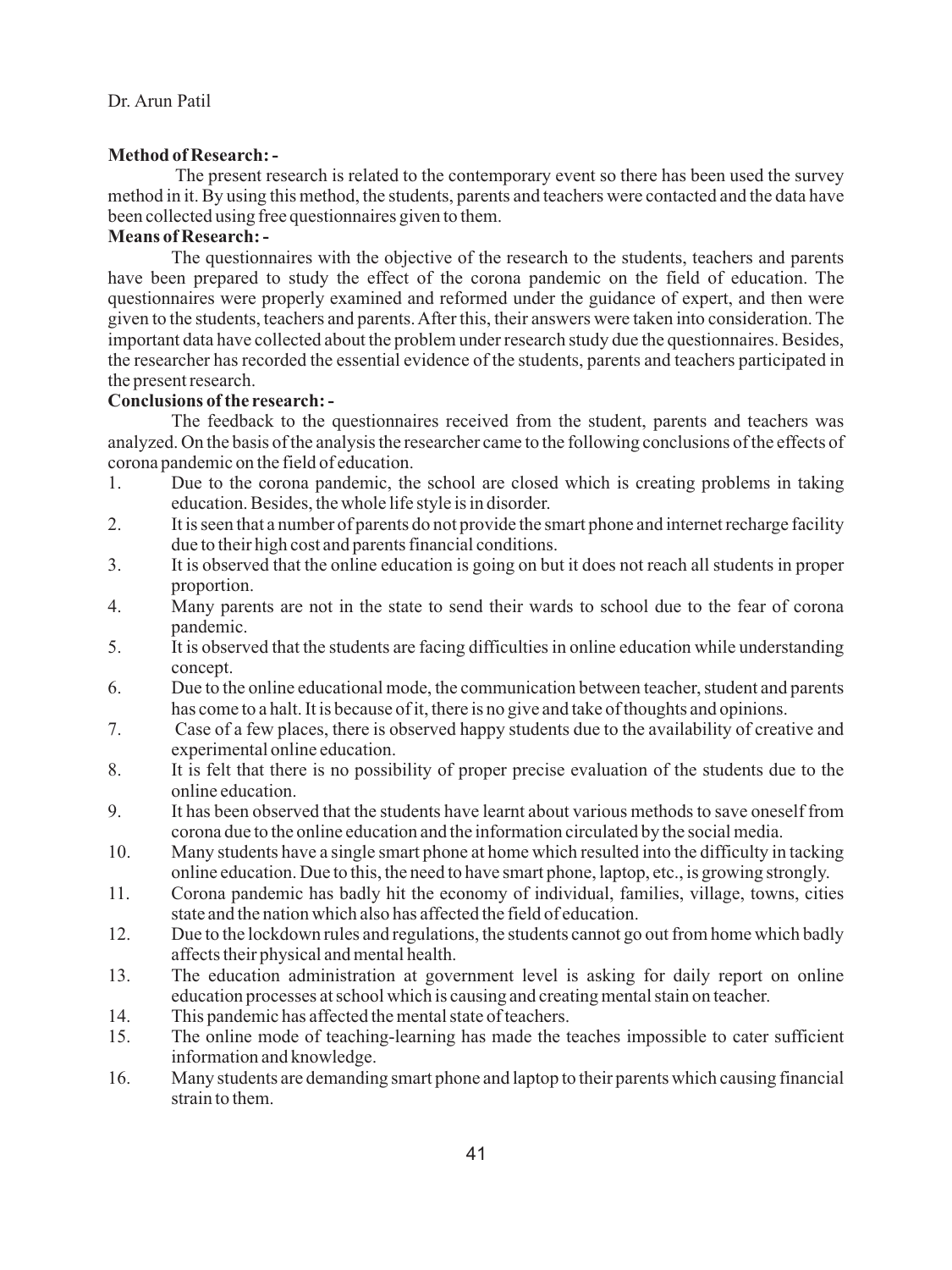- 17. There are number of parents who have lost their jobs and due to it, they are unable to provide online education facilities to their issues.
- 18. Many students are committing suicide because of the inability in purchasing essential online education material.
- 19. The teachers feel the major difficulty of one cent percent participation of students in online teaching- learning process.
- 20. Some teachers are found doubtful about forming successful students through the online education process.
- 21. It has been observed that there is a need of raising the mental morale of student and parents while using the online education mode.
- 22. Teachers found scarcity of online teaching-learning facilities at same place. At same school, the teaches had to prepare PPTs and videos to send content to the students.
- 23. Parents have complaints about their issues who use and watch cell phones for excessive periods daily and also recorded their observations that their issues have become choleric many parents have migrated to other places which have made their issues stay away from online education.
- 24. Many students have a very moderate type of financial condition at home which affects the educational ambiance badly. These factors affect their concentration at the time of online classes.
- 25. At same place, it is also found that same parents do not allow their issues to use smart phones which results into staying away from online education for them.
- 26. The students in rural and remote areas face network related problems such as no sound, no network, no visual images, etc.
- 27. Some student's registered cell- phone number are not in use which is creating problem in taking online education.
- 28. Many rural area students have to take benefit of friend's cell-phone to attend online classes while facing problem in taking online education.
- 29. It has also been observed that many students could not take online education so they had to start their education by getting the notes from their teachers.
- 30. It is also learnt that many students do not attend the online classes though they have all online education facilities.
- 31. There are limitations to online classes so it is found that many students do not understand the content properly. Besides, there is no discussion is detail, too.

### **Remedies**

 In this way, the researcher has done the study of the effects of corona pandemic on education and its teaching-learning processes. The remedies for better education to students as follows:

- 1) Students from economically lockdown classes should be made available smart phone, android phone and laptop from school.
- 2) Government should make the required material of online teaching available to school.
- 3) School should equip teachers with adequate training for online teaching-learning process.
- 4) Teacher should use Google classroom, zoom, what's app, telegram and u-tube as means of online teaching-learning process.
- 5) Teachers should guide the students and parents to download the DIKSHA app useful for online teaching-learning and convince them about the importance of online education.
- 6) There should be done the arrangement of students seating arrangement, sanitizer, mask, temperature record, oxygen proportion, etc. in order to save from corona after starting the school.